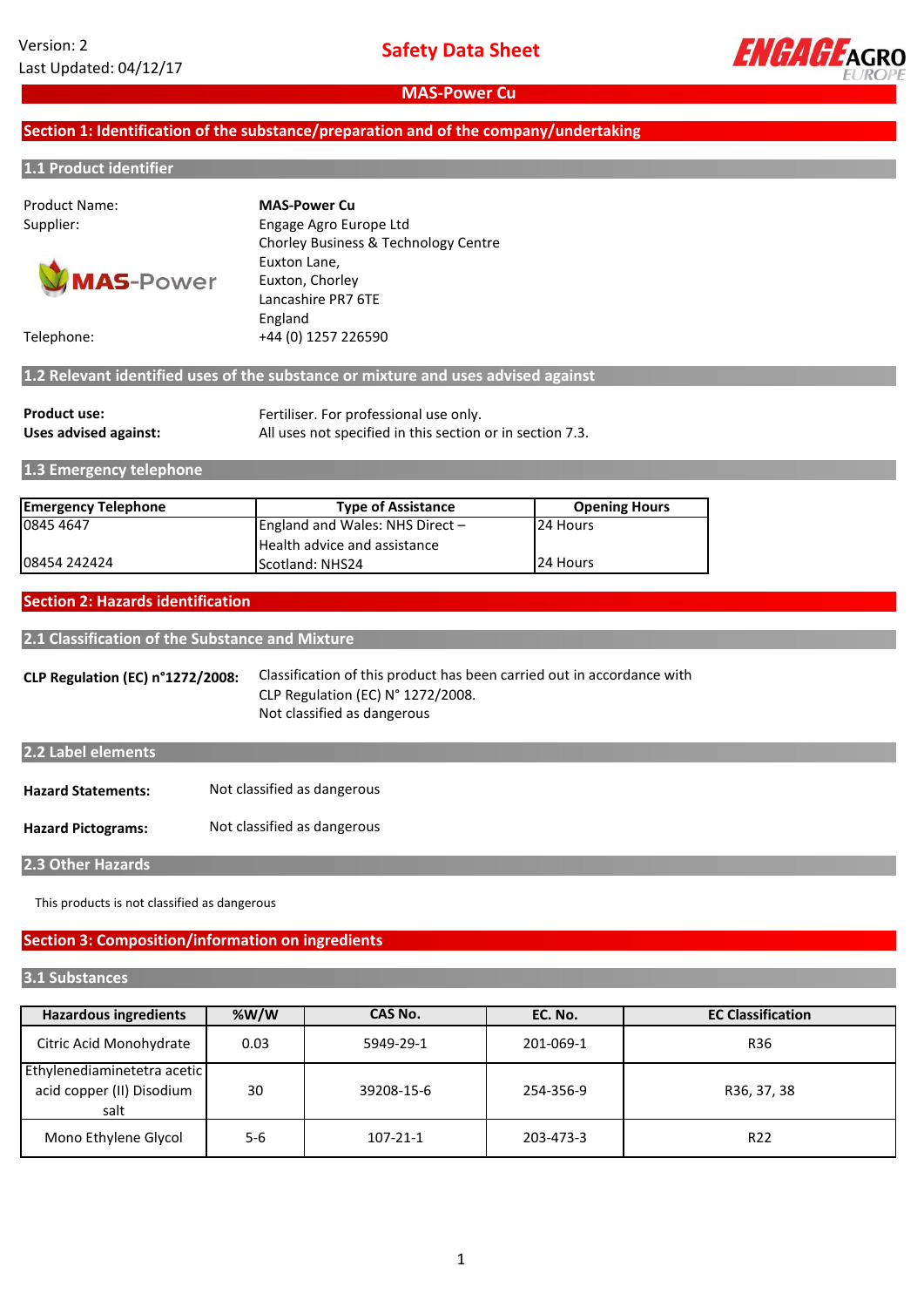

## **Section 4: First aid measures**

### **4.1 Description of first aid measures**

The symptoms resulting from intoxication can appear after exposure, therefore, in case of doubt, seek medical attention.

| <b>By inhalation:</b> | Remove casualty from exposure ensuring ones own safety whilst doing so. Consult a doctor                                                                       |
|-----------------------|----------------------------------------------------------------------------------------------------------------------------------------------------------------|
| By skin contact:      | Wash immediately with plenty of water                                                                                                                          |
| By eye contact:       | Bathe the eye with running water for 15 minutes.                                                                                                               |
| <b>By Ingestion:</b>  | Wash out mouth with water. Do not induce vomiting. If conscious, give half a litre of water to drink<br>immediately. Transfer to hospital as soon as possible. |
|                       | 4.2 Most Important symptoms and effects, both acute and delayed:                                                                                               |

| Skin contact: | There may be mild irritation at the site of contact         |
|---------------|-------------------------------------------------------------|
| Eye contact:  | There may be irritation and redness                         |
| Ingestion:    | There may be irritation of the throat                       |
| Inhalation:   | No symptoms                                                 |
|               | Immediate effects can be expected after short-term exposure |
|               |                                                             |

**Delayed/immediate effects:**

**4.3 Indication of any immediate medical attention and special treatment needed**

TREAT SYMPTOMATICALLY. If you feel unwell seek medical advice. Show the label where possible. Show this safety data sheet to the doctor in attendance

#### **Section 5: Fire-fighting measures**

| 5.1 Extinguishing media                                   |                                                                                                    |
|-----------------------------------------------------------|----------------------------------------------------------------------------------------------------|
| <b>Extinguishing media:</b>                               | Suitable extinguishing media for the surrounding fire should be used. Use water spray to cool      |
| 5.2 Special hazards arising from the substance or mixture |                                                                                                    |
| <b>Exposure hazards:</b>                                  | In combustion emits toxic fumes.                                                                   |
| 5.3 Advice for firefighters                               |                                                                                                    |
| <b>Advice for fire-fighters:</b>                          | Wear self-contained breathing apparatus. Wear protective clothing to prevent contact with skin and |

eyes.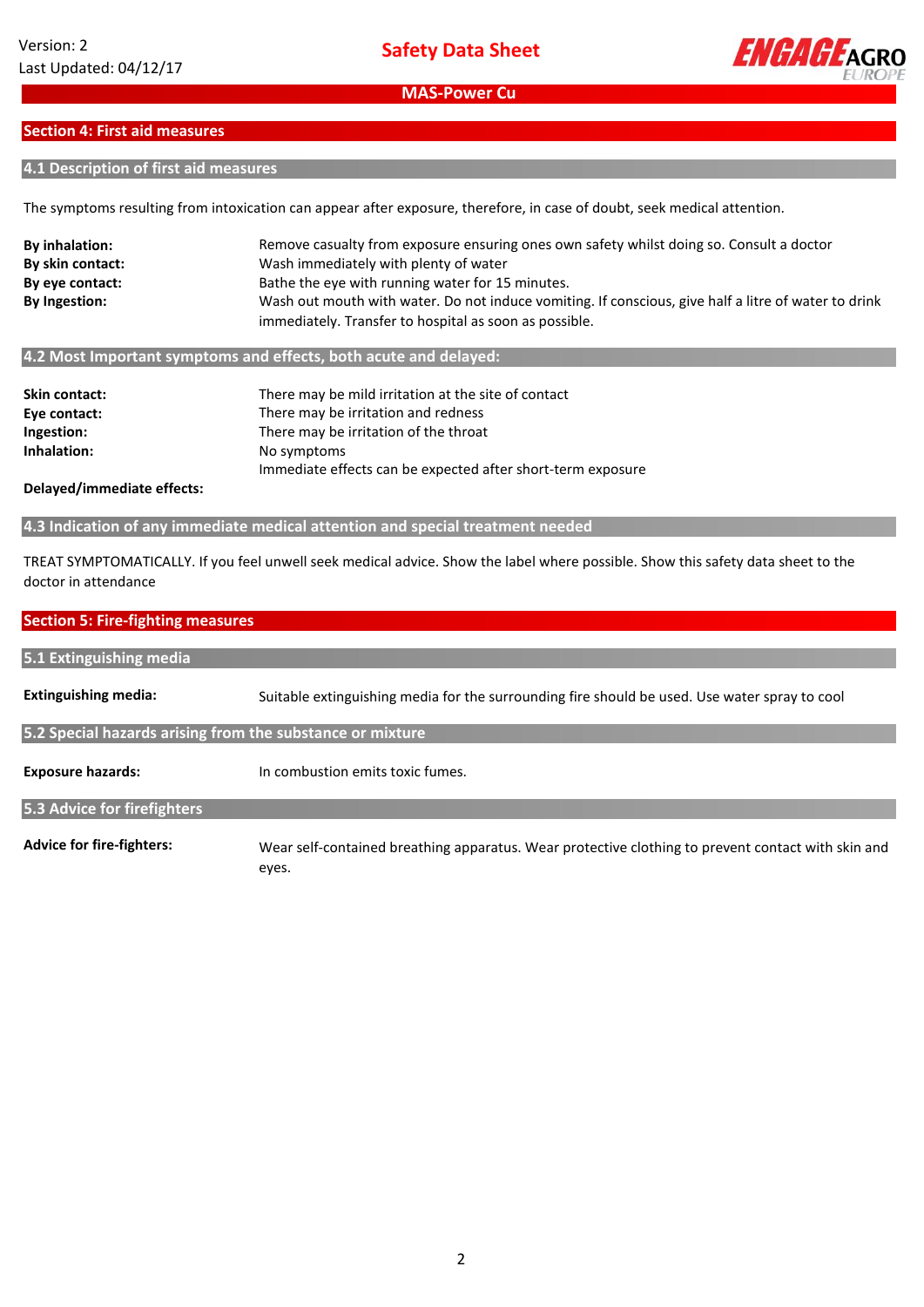

## **Section 6: Accidental release measures**

|                                                          | 6.1 Personal precautions, protective equipment and emergency procedures                                                                                                                                                        |  |  |
|----------------------------------------------------------|--------------------------------------------------------------------------------------------------------------------------------------------------------------------------------------------------------------------------------|--|--|
| <b>Personal precautions:</b>                             | Refer to Section 8 of SDS for personal protection details. Turn leaking containers leak side up to<br>prevent the escape of liquid. Mark out the contaminated area with signs and prevent access to<br>unauthorised personnel. |  |  |
| <b>6.2 Environmental precautions</b>                     |                                                                                                                                                                                                                                |  |  |
| Environmental<br>precautions:                            | Do not discharge into drains or rivers. Contain spillages using bunding.                                                                                                                                                       |  |  |
| 6.3 Methods and material for containment and cleaning up |                                                                                                                                                                                                                                |  |  |
| Clean-up procedures:                                     | Absorb into dry earth or sand. Transfer to a closable, labelled salvage container for disposal by an<br>appropriate method.                                                                                                    |  |  |
| 6.4 Reference to other sections                          |                                                                                                                                                                                                                                |  |  |
| <b>Reference to other sections:</b>                      | Refer to Section 8                                                                                                                                                                                                             |  |  |

## **Section 7: Handling and storage**

| 7.1 Precautions for safe handling      |                                                                                                 |  |  |  |
|----------------------------------------|-------------------------------------------------------------------------------------------------|--|--|--|
| <b>Precautions for safe handling:</b>  | Avoid direct contact with the substance. Avoid the formation or spread of mists in the air.     |  |  |  |
|                                        | 7.2 Conditions for safe storage, including any incompatibilities                                |  |  |  |
| <b>General conditions for storage:</b> | Keep containers tightly closed when not in use.<br>Store in a cool, dry, well ventilated place. |  |  |  |
| 7.3 Specific end use(s)                |                                                                                                 |  |  |  |
| Specific end use(s):                   | No data is available for this product.                                                          |  |  |  |

## **Section 8: Exposure controls/personal protection**

#### **8.1 Control Parameters**

Substances whose occupational exposure limits have to be monitored in the work environment. There are no exposure limits for the substances contained in the product.

**DNEL (workers):** Non-applicable **DNEL (General population):** Non-applicable PNEC: Non-applicable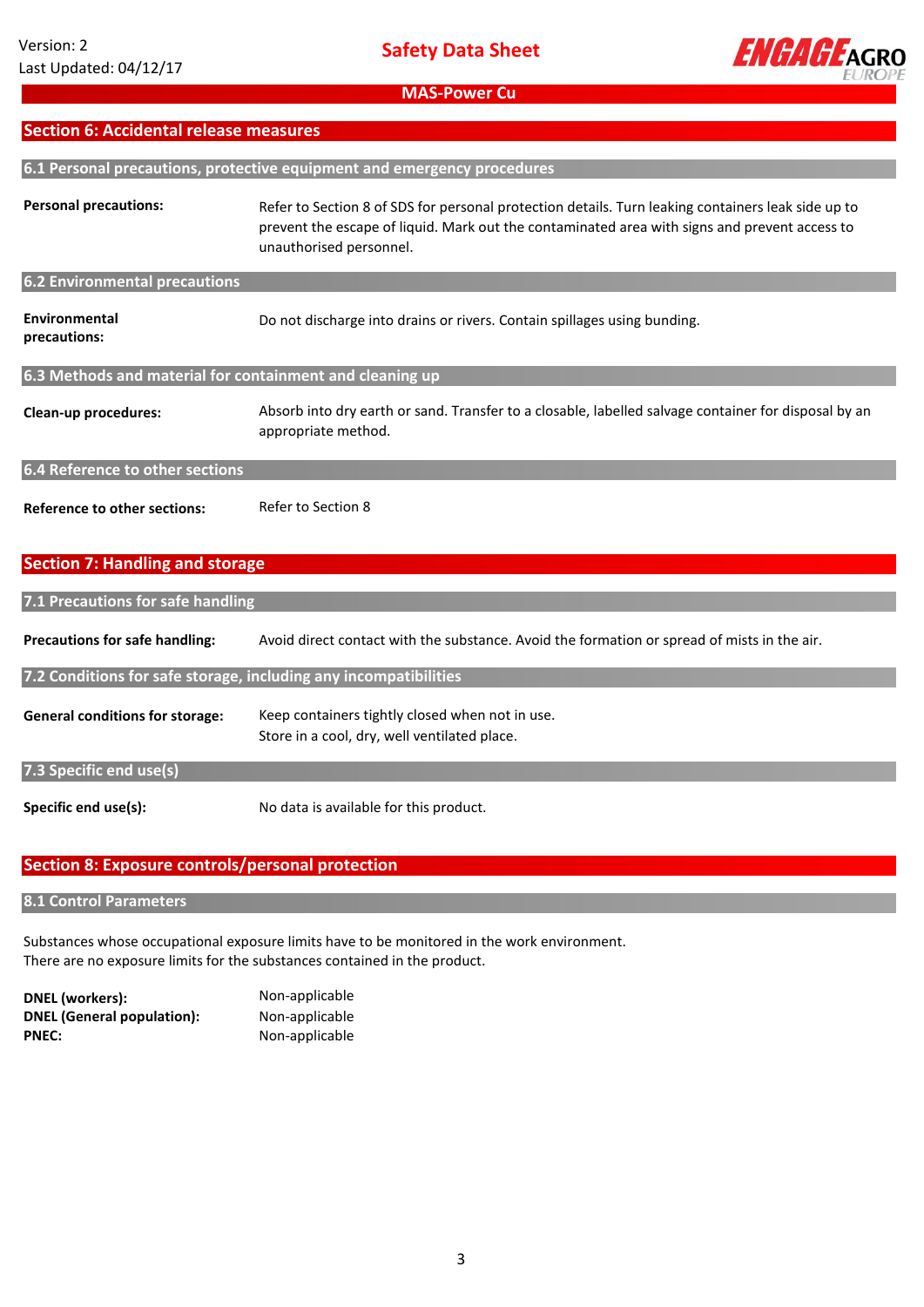

#### **8.2 Exposure controls**



#### **A - General security and hygiene measures in the work place**

Adopt best Manual Handling considerations when handling, carrying and dispensing. Avoid contact with skin and eyes. Handle in accordance with good industrial hygiene and safety practice. Use appropriate personal protective equipment. Wear suitable protective clothing and eye/face protection. The floor of the storage room must be impermeable to prevent the escape of liquids.

#### **B - Specific Respiratory Protection**

Respiratory protection not required.

**C - Specific protection for the hands**

Protective gloves

#### **D - Ocular and facial protection**

Safety glasses. Ensure eye bath is to hand.

**E - Bodily protection**

Impermeable protective clothing

#### **Environmental exposure controls:**

In accordance with the community legislation for the protection of the environment it is recommended to avoid environmental spillage of both the product and its container. Prevent further leakage or spillage if safe to do so

#### **Volatile organic compounds**

Non-applicable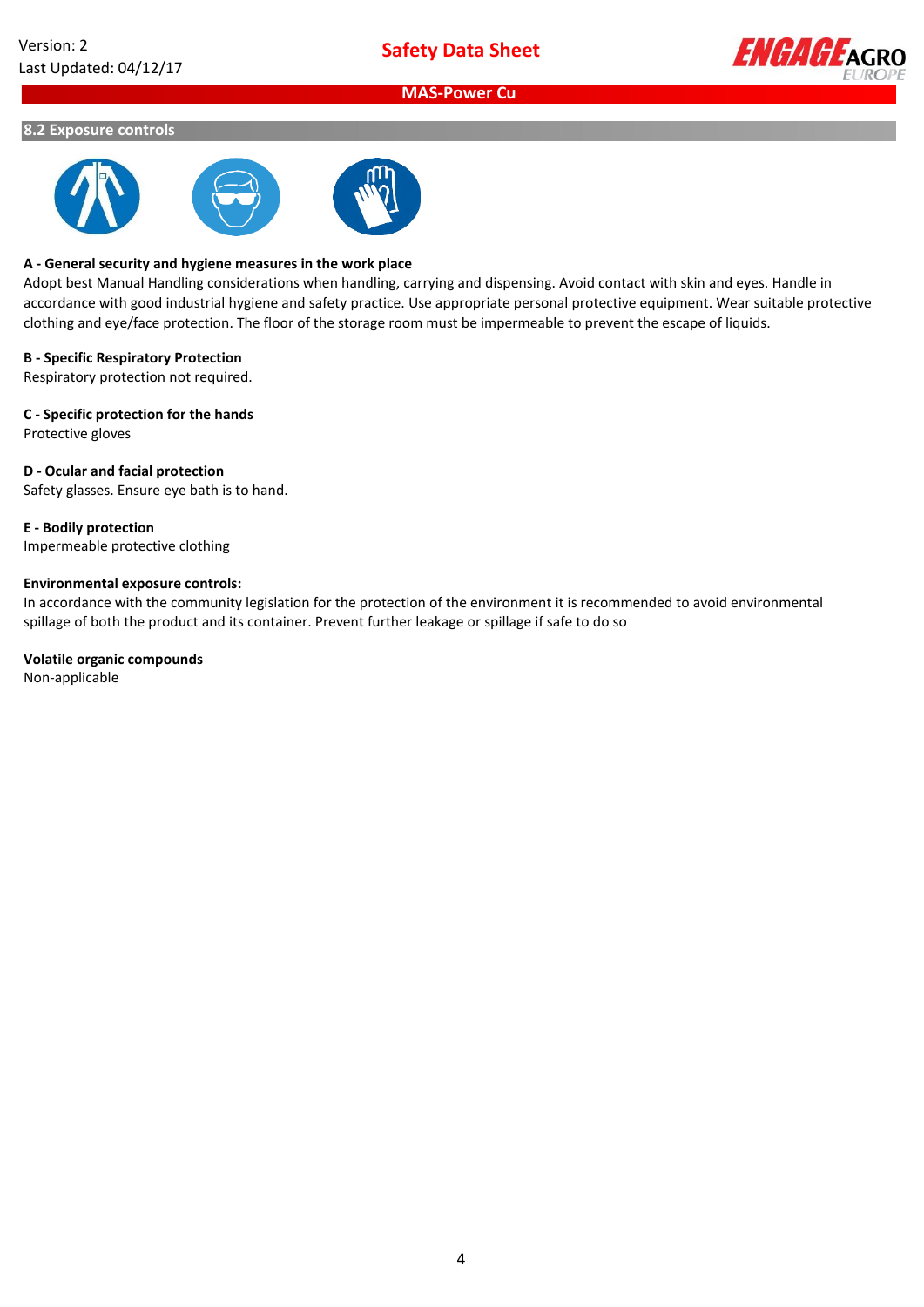

## **Section 9: Physical and chemical properties**

**9.1 Information on basic physical and chemical properties**

| State:                   | Liquid            |
|--------------------------|-------------------|
| Colour:                  | <b>Brown</b>      |
| Oxidising properties:    | No data available |
| Solubility in water:     | Soluble           |
| Viscosity:               | No data available |
| Boiling point/range:     | No data available |
| <b>Flammable limits:</b> | No data available |
| Flash point:             | No data available |
| Autoflammability:        | No data available |
| Relative density:        | $1.15 - 1.2$      |
| VOC:                     | No data available |
| Melting point/range:     | No data available |
| Partition coefficient:   | No data available |
| Viscosity:               | No data available |
| Vapour pressure          | No data available |
| pH                       | $4.5 - 5.5$       |

## **9.2 Other Information**

#### Not applicable

## **Section 10: Stability and reactivity**

| 10.1 Reactivity                         |                                                                                                |  |  |
|-----------------------------------------|------------------------------------------------------------------------------------------------|--|--|
|                                         |                                                                                                |  |  |
| <b>Reactivity:</b>                      | Stable under recommended transport or storage conditions.                                      |  |  |
| <b>10.2 Chemical stability</b>          |                                                                                                |  |  |
| <b>Chemical stability:</b>              | Stable under normal conditions.                                                                |  |  |
| 10.3 Possibility of hazardous reactions |                                                                                                |  |  |
| <b>Hazardous reactions:</b>             | Hazardous reactions will not occur under normal transport or storage conditions. Decomposition |  |  |

may occur on exposure to conditions or materials listed below.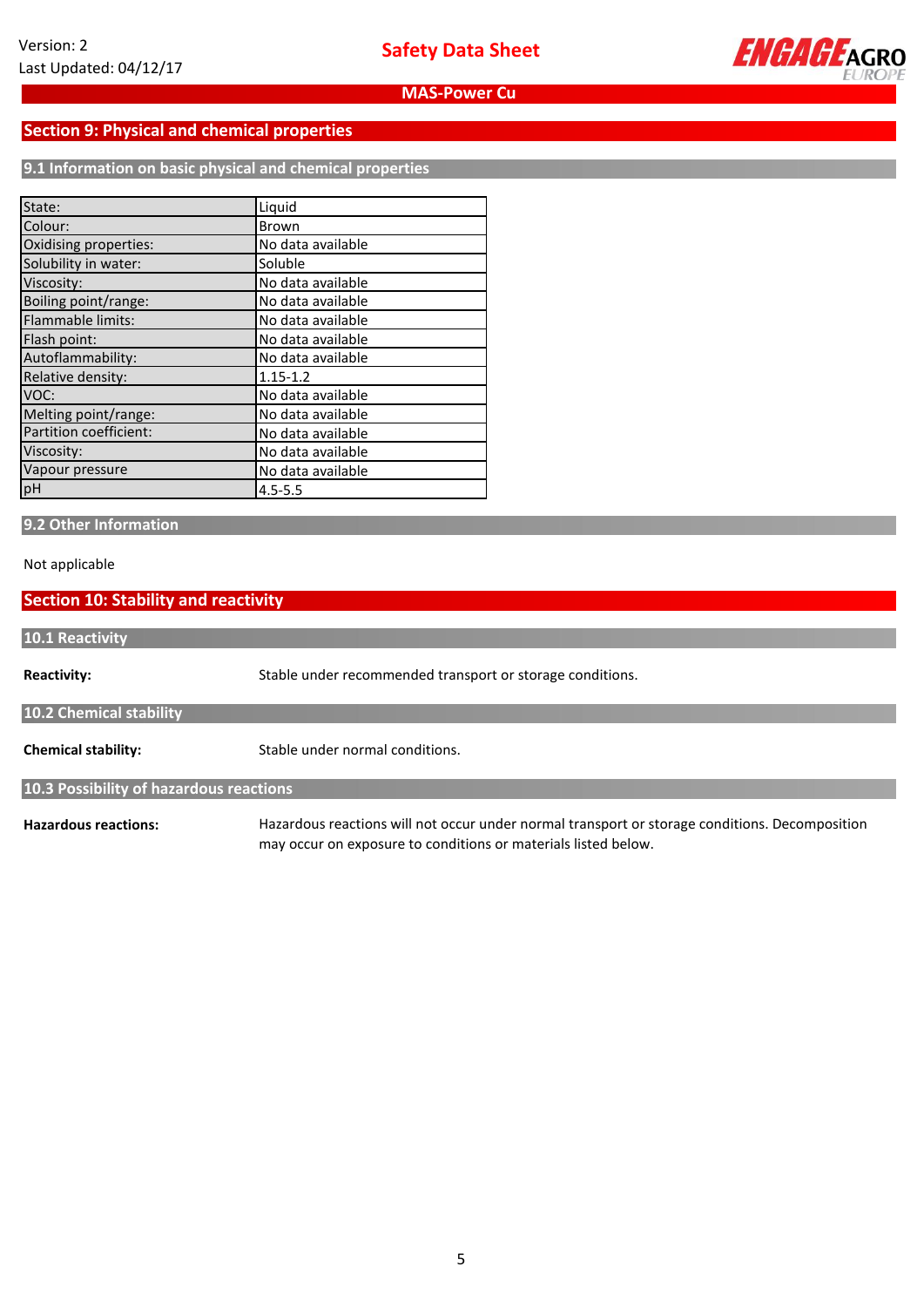

| <b>10.4 Conditions to avoid</b> |  |
|---------------------------------|--|
|                                 |  |

| <b>Conditions to avoid:</b>           | Heat                                   |  |
|---------------------------------------|----------------------------------------|--|
| 10.5 Incompatible materials           |                                        |  |
| Incompatible materials:               | Strong oxidising agents. Strong acids. |  |
| 10.6 Hazardous decomposition products |                                        |  |
| <b>Haz. Decomposition Products:</b>   | In combustion emits toxic fumes.       |  |

**Haz. Decomposition Products:**

## **Section 11: Toxicological information**

## **11.1 Information on toxicological effects**

None of these effects are likely to occur under normal conditions of use, provided exposure is maintained at or below relevant occupational exposure limits.

#### **Symptoms/routes of exposure:**

| Inhalation: | Evidence of irritant effects from normal handling and use.  |
|-------------|-------------------------------------------------------------|
| Ingestion:  | There may be irritation of the throat.                      |
| Skin:       | There may be irritation and redness at the site of contact. |
| Eyes:       | There may be irritation and redness.                        |
|             | Immediate effects can be expected after                     |

#### **Delayed/immediate effects:**

**11.2 Specific toxicology information on the substances**

No data available **available**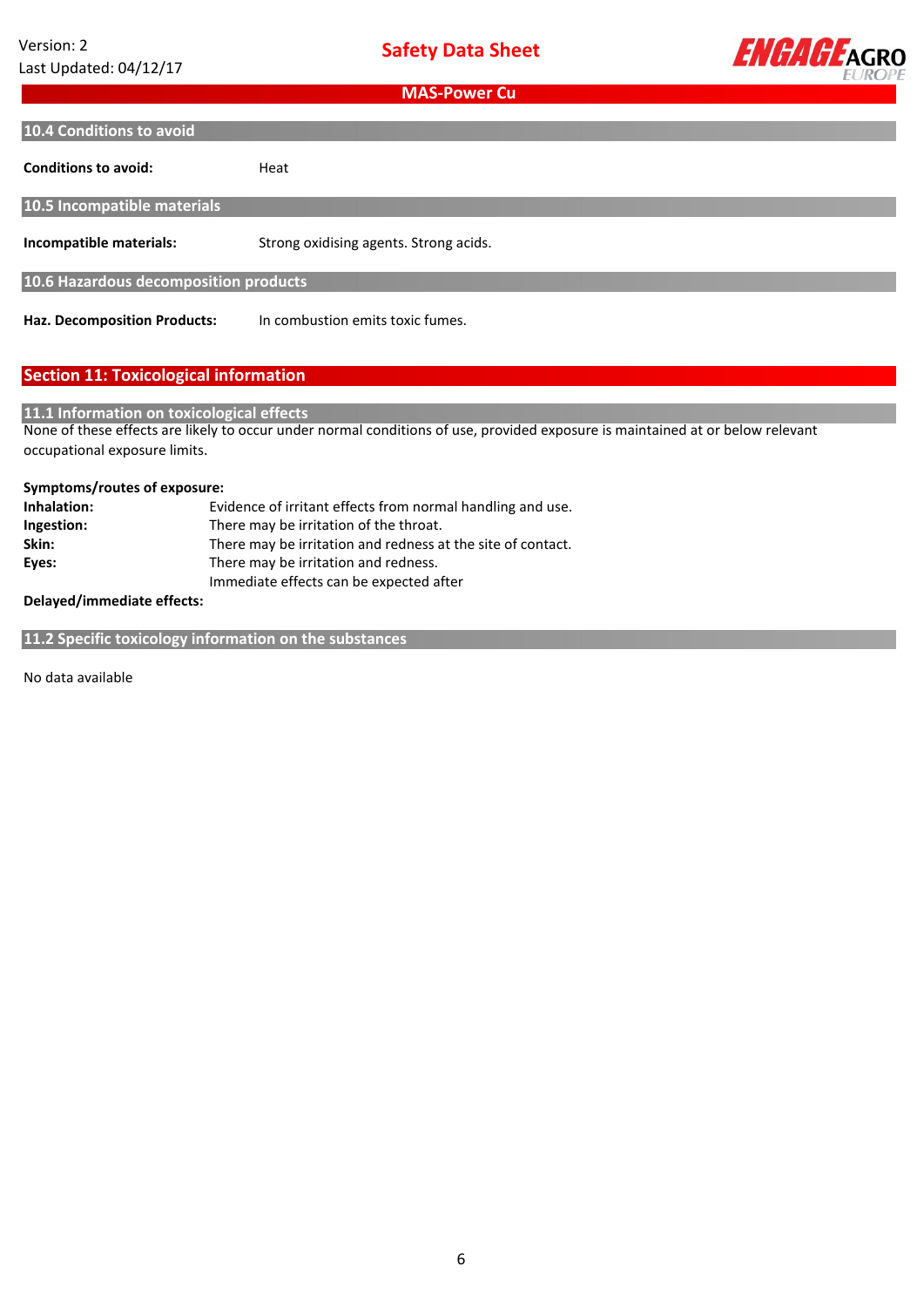

## **Section 12: Ecological information**

#### **12.1 Toxicity**

No data available

**12.2 Persistence and degradability**

No data available

**12.3 Bioaccumulative potential**

Bioaccumulation potential

**12.4 Mobility in soil**

Readily absorbed into soil

**12.5 Results of PBT and vPvB assessment**

The substance does not meet the criteria for PBT or vPvB

#### **12.6 Other adverse effects**

None known

## **Section 13: Disposal considerations**

**Waste treatment methods: 13.1 Waste treatment methods** Should be disposed of by a licenced disposal company.

**Disposal of packaging:** Do not reuse empty containers. Dispose of empty container in compliance with local and national regulations.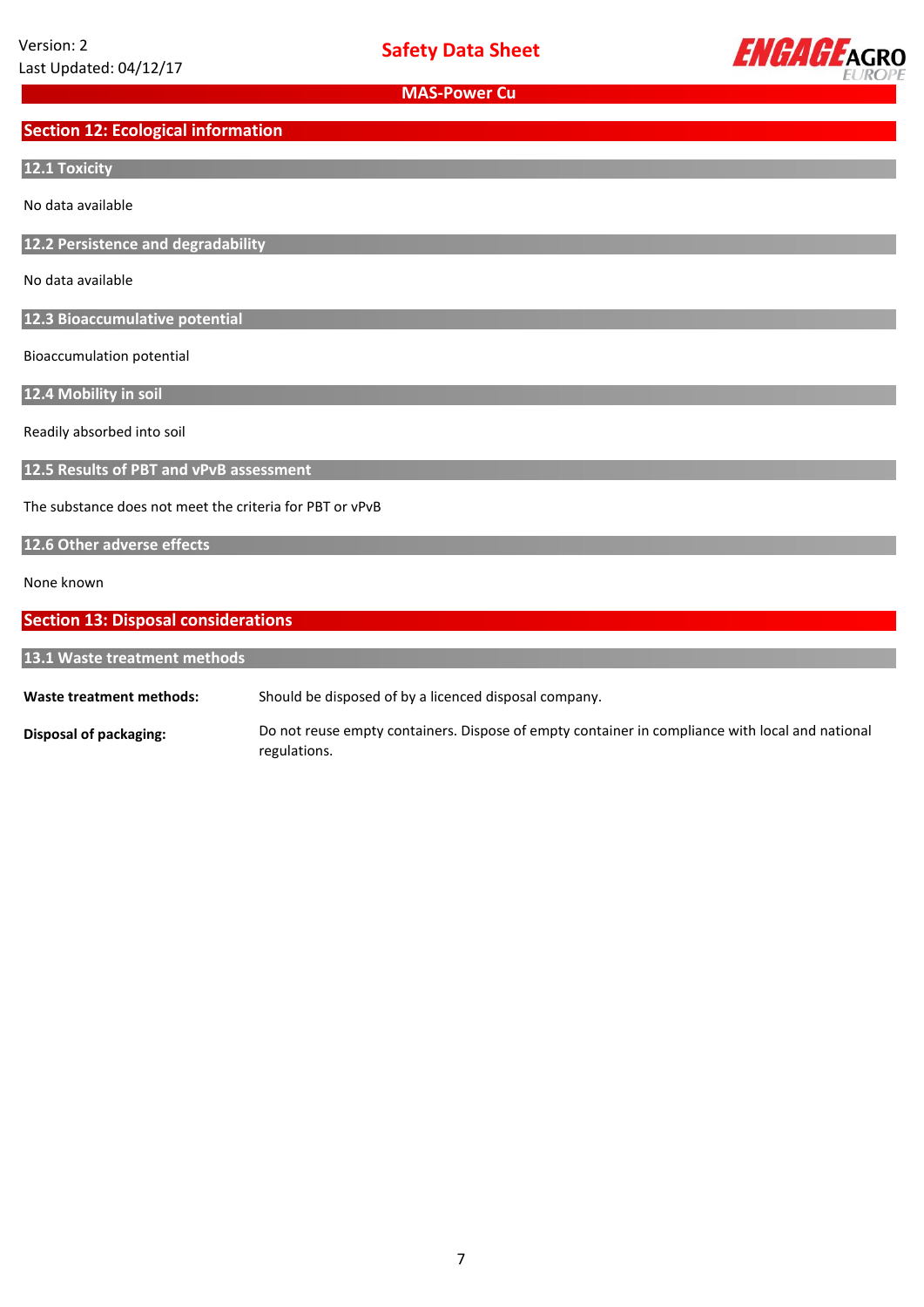

## **Section 14: Transport information**

#### **14.1 UN Number**

This product is not classified as dangerous for carriage.

**14.2 UN proper shipping name**

The product is not classified as dangerous for carriage.

**14.3 Transport hazard class(es)**

This product is not classified as dangerous for carriage.

**14.4 Packaging group**

The products is not classified as dangerous for carriage.

**14.5 Environmental hazards**

The product is not classified as dangerous for carriage.

**14.6 Special precautions for user**

The product is not classified as dangerous for carriage.

**14.7 Transport in bulk according to Annex II of MARPOL 73/78 and the IBC code**

The product is not classified as dangerous for carriage.

## **Section 15: Regulatory information**

**15.1 Safety, health and environmental regulations/legislation specific for the substance or mixture**

## **Specific regulations:**

REGULATION (EC) No 1907/2006 OF THE EUROPEAN PARLIAMENT AND OF THE COUNCIL of 18 December 2006 concerning the Registration, Evaluation, Authorisation and Restriction of Chemicals (REACH), establishing a European Chemicals Agency, amending Directive 1999/45/EC and repealing Council Regulation (EEC) No 793/93 and Commission Regulation (EC) No 1488/94 as well as Council Directive 76/769/EEC and Commission Directives 91/155/EEC, 93/67/EEC, 93/105/EC and 2000/21/EC with amendments. COMMISSION REGULATION (EU) 2015/830 of 28 May 2015 amending regulation (EC)No 1907/2006 of the European Parliament and of the

Council on the Registration, Evaluation, Authorisation and Restriction of Chemicals (REACH)

REGULATION (EC) No 1727/2008 of the European Parliament and of the Council on the Registration, Evaluation, Authorisation and Restriction of Chemicals (REACH) of 16 December 2008 on classification, labelling and packaging of substances and mixture, amending and repealing Directives 6/548/EEC and 1999/45/EC, and amending Regulation (EC) No 1907/2006; with amendments Regulation (EU) No 946/2012 of the European Parliament and of the Council of 4 July 2012 concerning the export and import of hazardous chemicals

Regulation (EC) No 850/2004 of the European Parliament and of the Council of 29 April 2004 on Persistent organic Pollutants and amending Directive 79/117/EC

European Agreement Concerning the Carriage of Dangerous Goods by Road (ADR), 2015